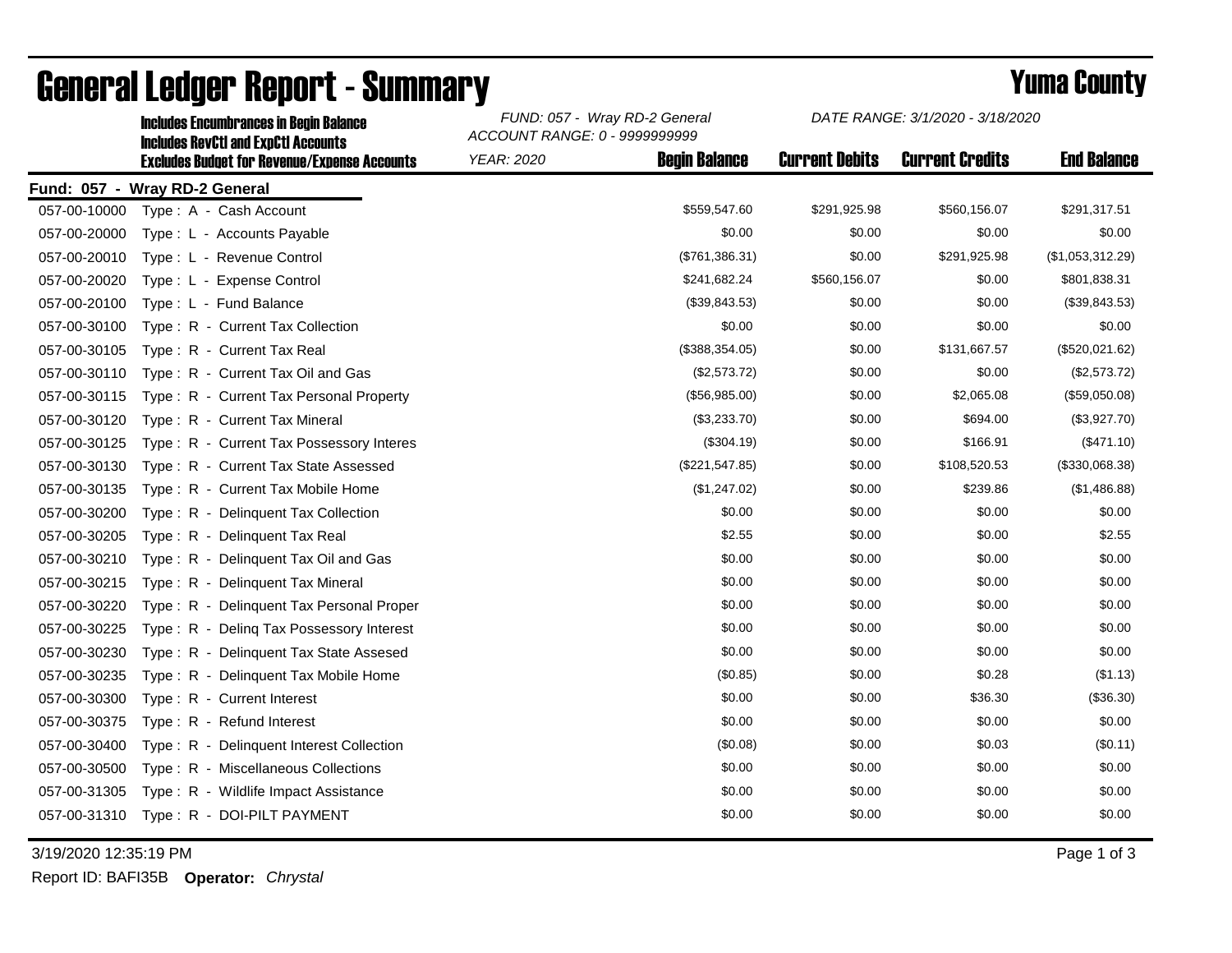|                               | <b>Includes Encumbrances in Begin Balance</b><br><b>Includes RevCtI and ExpCtI Accounts</b><br><b>Excludes Budget for Revenue/Expense Accounts</b> |                                         | FUND: 057 - Wray RD-2 General<br>ACCOUNT RANGE: 0 - 9999999999 |                               | DATE RANGE: 3/1/2020 - 3/18/2020 |                       |                        |                                  |                 |
|-------------------------------|----------------------------------------------------------------------------------------------------------------------------------------------------|-----------------------------------------|----------------------------------------------------------------|-------------------------------|----------------------------------|-----------------------|------------------------|----------------------------------|-----------------|
|                               |                                                                                                                                                    |                                         | <b>YEAR: 2020</b>                                              |                               | <b>Begin Balance</b>             | <b>Current Debits</b> | <b>Current Credits</b> | <b>End Balance</b>               |                 |
| Fund: 057 - Wray RD-2 General |                                                                                                                                                    |                                         |                                                                |                               |                                  |                       |                        |                                  |                 |
| 057-00-32100                  |                                                                                                                                                    | Type: R - Transfers In                  |                                                                |                               |                                  | \$0.00                | \$0.00                 | \$0.00                           | \$0.00          |
| 057-00-33000                  |                                                                                                                                                    | Type: R - Auto Tax B Collection         |                                                                |                               |                                  | (\$70,780.97)         | \$0.00                 | \$34,311.08                      | (\$105,092.05)  |
| 057-00-33100                  |                                                                                                                                                    | Type: R - Auto Tax A & F Collection     |                                                                |                               |                                  | (\$16,361.43)         | \$0.00                 | \$14,224.34                      | $(\$30,585.77)$ |
| 057-00-49100                  |                                                                                                                                                    | Type: X - Treasurer Fees                |                                                                |                               |                                  | \$1,685.62            | \$608.47               | \$0.00                           | \$2,294.09      |
| 057-00-49401                  |                                                                                                                                                    | Type: X - Transfer Out                  |                                                                |                               |                                  | \$0.00                | \$0.00                 | \$0.00                           | \$0.00          |
| 057-00-49500                  |                                                                                                                                                    | Type: X - Checks Written / ACH Transfer |                                                                |                               |                                  | \$239,996.62          | \$559,547.60           | \$0.00                           | \$799,544.22    |
|                               |                                                                                                                                                    |                                         |                                                                | Fund: 057 - Wray RD-2 General | Totals :                         | (\$519,704.07)        | \$1,412,238.12         | \$1,144,008.03                   | (\$251,473.98)  |
|                               |                                                                                                                                                    |                                         | <b>Total Fund Revenues:</b>                                    | \$291.925.98                  | <b>Total Fund Expenses:</b>      |                       | \$560.156.07           | <b>Net Revenue Over Expense:</b> | (\$268,230.09)  |

## General Ledger Report - Summary **Seneral Ledger Report - Summary**